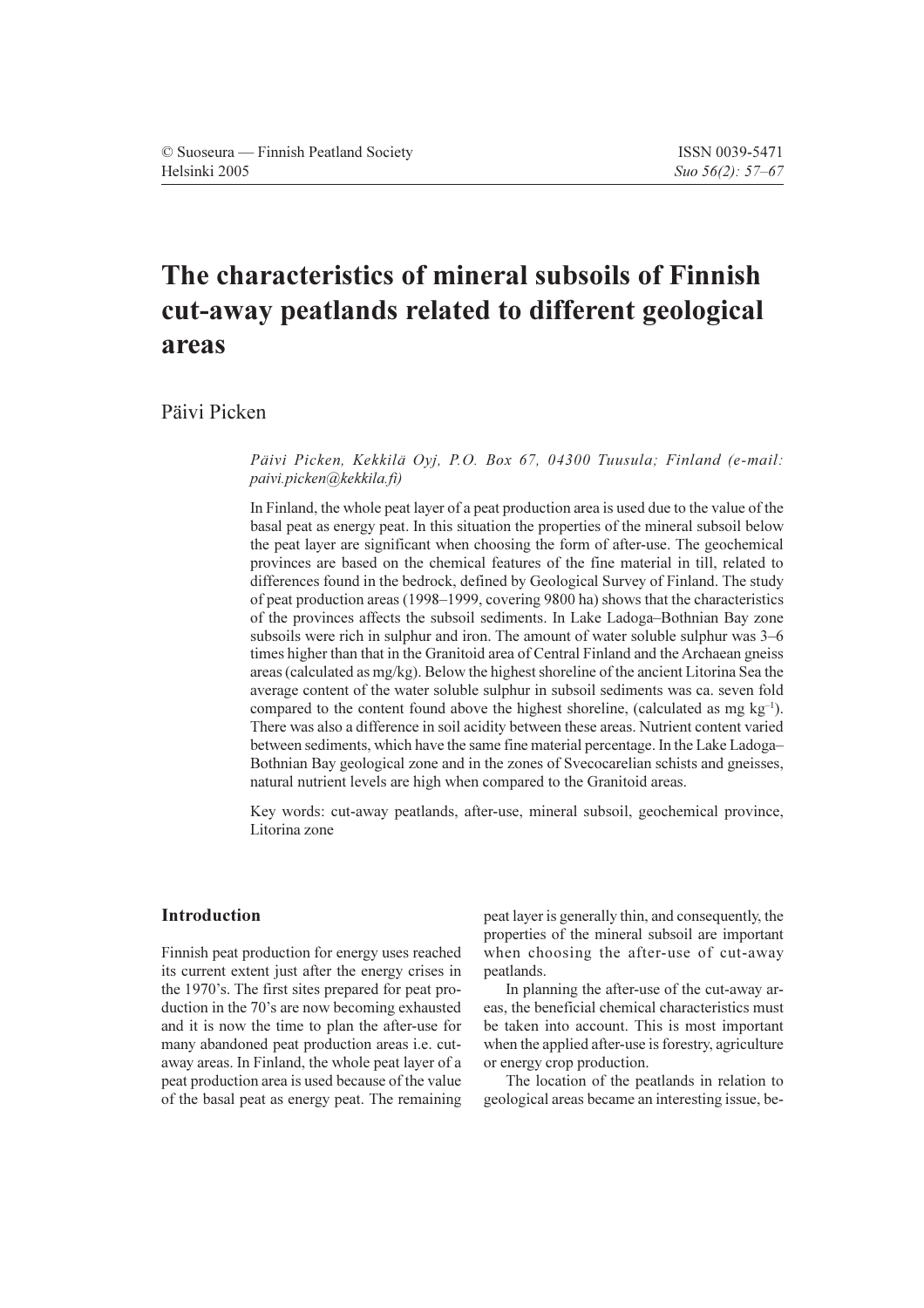#### 58 Picken

cause an area called Litorina Zone (covered once by the Litorina sea) has been for a long time known to be a geochemically hazardeous area, "area of acidic clays". The sulphur rich soils of this area have been studied for example by Purokoski (1959). Yli-Halla (2003) has pointed out that leaving acidic sulphate soils undrainded can prevent further oxidation of sulphides and acidity. Litorina-zone is a band-formed area close to coastline. This area was covered by sea during a Baltic Sea period called Litorina, when the sea was at high level and the water quality was closer to the ocean waters. Because of land uplift and a cooling climate, Litorina sediments are now on dry land. Close to the current coastline, Litorina sediments are already covered by younger sediments. As it is important to pay specific attention to the effects of the Litorina zone in reletion to the other geological areas, the locations of the bogs in this study are checked against the Litorina shoreline 7500–700 years ago as described by Eronen & Haila (1990).

Geochemical provinces defined by the Geological Survey of Finland are based on chemical studies of fine material in till. Their chemical differences in till are mostly related to differences in the bedrock (Koljonen 1992). The knowledge of the differences of the subsoil between areas could be used as a tool to predict the suitability of the cut-away areas for different purposes such as afforestation.

# **Material and methods**

Subsoils of 54 peatland areas recently released from peat production in Finland were studied in 1998–1999 (Fig. 1, Tables 1 and 2). The total area was 9800 ha.

The criteria for choosing the cut-away areas for this study were based on the amount of released area and their ownership. All peat production areas owned by Vapo Oy, where production had ended or was ending within next few years either entirely or in some part of the area, were included in the object list. From this list, areas with largest proportion owned by the producer were sampled to this study. In these areas the producer was most likely to be able to choose the



Fig. 1. The location of the study sites (black circles) in relation to the geochemical provinces in Finland. The dashed line depicts the highest previous shoreline of Litorina sea. TheGeological information is illustrated according to Geochemical Atlas of Finland, Part 2 (Koljonen 1992).

Kuva 1. Tutkittujen suonpohjien sijainti (mustat ympyrät) ja geokemialliset alueet. Katkoviiva osoittaa Litorina-meren korkeimman rannan sijaintia. Kartta on piirretty Koljosen (1992) mukaan.

after-use form based on the mineral subsoil quality. The whole production area was included in the study material.

Fieldwork methods were chosen to cover the variation in the geological environments. Research lines chosen were in an orientation that would most likely cross all the geological formations in the mineral subsoil lying under peat. Glacial flow directions (known earlier) during last ice age gave a good base for locating the studied traverses. In most of the areas, the research line orientation was crossing the latest glacial flow direction. However, close to the end moraines or other ice edge formations, the research line orientation coincided with the latest glacial flow direction. The information of the glacial flow directions were obtained from Geochemical Atlas of Finland (Koljonen 1992). The number of sampling points was  $25-50/100$  ha that were sampled from 3–5 research lines / 100 ha. This sampling density gave enough material for creating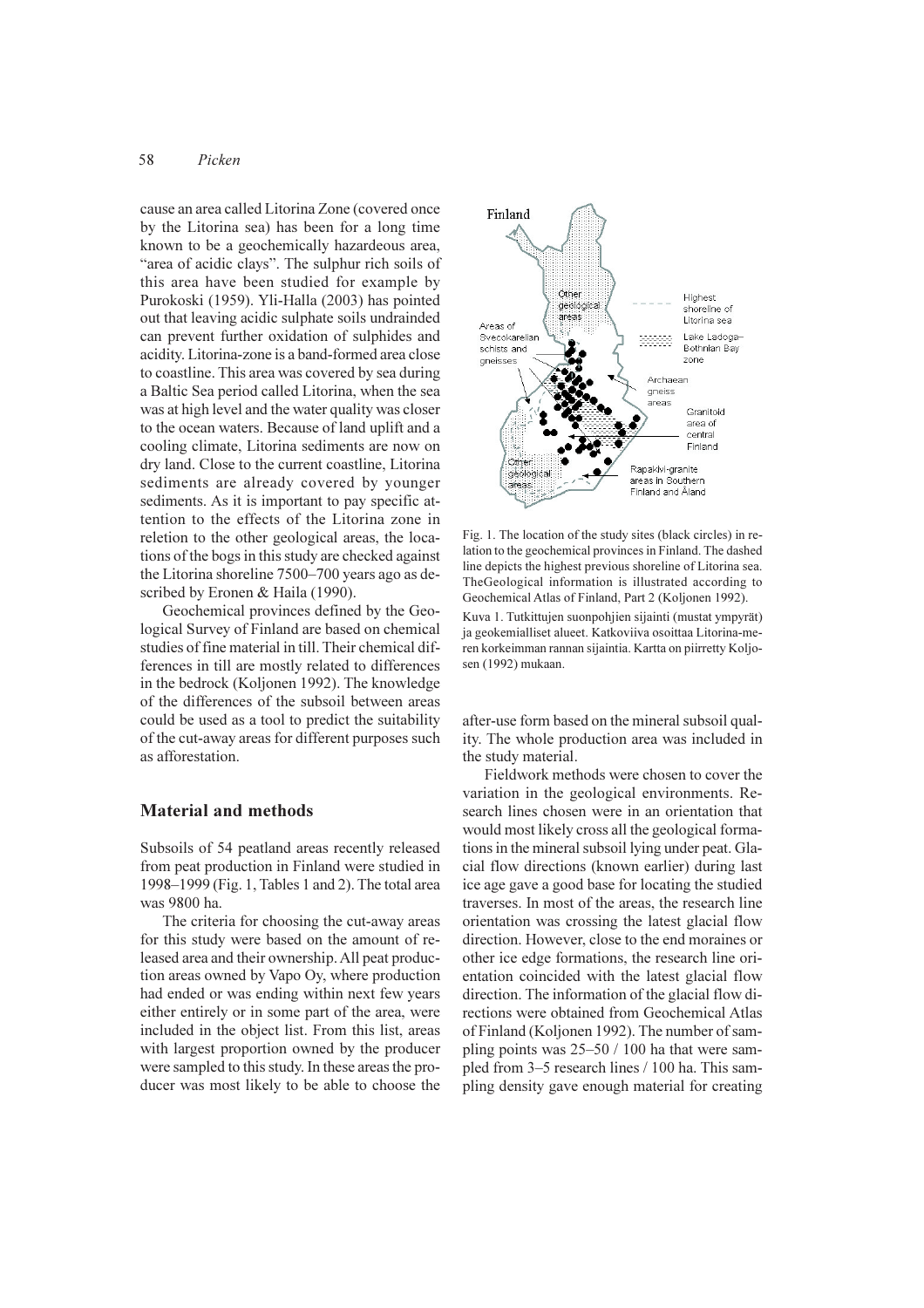the maps of the coarse scale subsoil types. The lowest sampling densities were used in areas studied earlier with ground radar. In contrast, the highest sampling densities were used in the areas, where only poor background information was available or where the subsoil combinations varied considerably. All sampling points were studied in the field and about 20% of the samples were also studied in the laboratory. The field studies included classifying the soil texture to tills and other sorted sediments and making other visual observations like the colour and roundness of the stones and the boulders (made in order to estimate the distance to original bedrock). Laboratory studies included the analysis of grain size distribution and chemical features of the subsoil. Grain size distribution was tested by dry sieving and areometer analysis. The concentrations of P,  $NO_3$ -N, NH<sub>4</sub>-N S and Fe were analysed from the water solution and Ca, Mg and K as exchangeable elements. The nutrient analysis was carried out with atomic absorption spectrophotometer. The grain size distribution was studied because it is in relation to both cation exchange (nutrient retention) capacity and water permeability in the soil. This information could also provide information on the usefulness of the mineral soil as material, for example for construction purposes. Natural nutrient contents were studied mainly for possible agriculture or forestry needs. Possibly harmful elements were studied to predict water quality in case of building artificial lakes or planning deeper ditches for cut-away areas. The study material included the topmost 50 cm of the mineral subsoil.

For this study (except for comparison of the Litorina area sulphur comparison) the samples were selected by discarding the samples from the cut-away areas, which were already in any afteruse, because of the possible fertilisation treatments or other treatments, which could have disturbed the subsoil. In the relatively sulphur rich areas, all the results represents the real surface area as a percentage of hectares. In other chemical comparisons results are averages, medians and standard deviations calculated from all the samples taken. These samples do not represent exactly the equal amount of hectares because some extra samples were taken in areas where are unusually large selection of different subsoil types.

In order to make comparisons considering the nutrient retention capacity, very coarse grained samples were analysed as a separate group. Very coarse samples in this study are samples having less than 15% of the weight of the fine material  $(<0.06$  mm grains). This principle is based on observations in previous forest experiments. Tree's growth in sites, where the mineral subsoil includes more than  $15-20\% \le 0.06$  mm grains is significantly better than in the sites having coarser soil texture (Aro & Kaunisto 1998).

A specific classification of the soil acidity was developed for categorizing the results. "Relatively sulphur rich" sediments in this study are defined in a statistical way based on the categorization of subsoil sediments to acidic sediments or sediments that have potential to produce significant acidity. Sediment sample was classified to acidic if its pH value was below the standard error of the overall mean pH value in the data, and

Table 1. The surveyed cut-away peatlands and their proportion of the total surveyed cut-away area presented by the geochemical provinces.

Taulukko 1. Tutkittujen suonpohjien pinta-ala ja niiden osuus kokonaissuonpohja-alasta eri geokemiallisilla alueilla.

|                                                      | Cut-away peatland |                     |  |  |
|------------------------------------------------------|-------------------|---------------------|--|--|
| Geochemical province                                 | studied, ha       | % of the total area |  |  |
| Archaean Gneiss areas                                | 859               |                     |  |  |
| Areas of Svecocarelian schists and gneisses          | 3286              | 34                  |  |  |
| Lake Ladoga-Bothnian Bay zone                        | 3332              | 34                  |  |  |
| Granitoid area of Central Finland                    | 1668              | 17                  |  |  |
| Rapakivi-granite areas in Southern Finland and Åland | 651               |                     |  |  |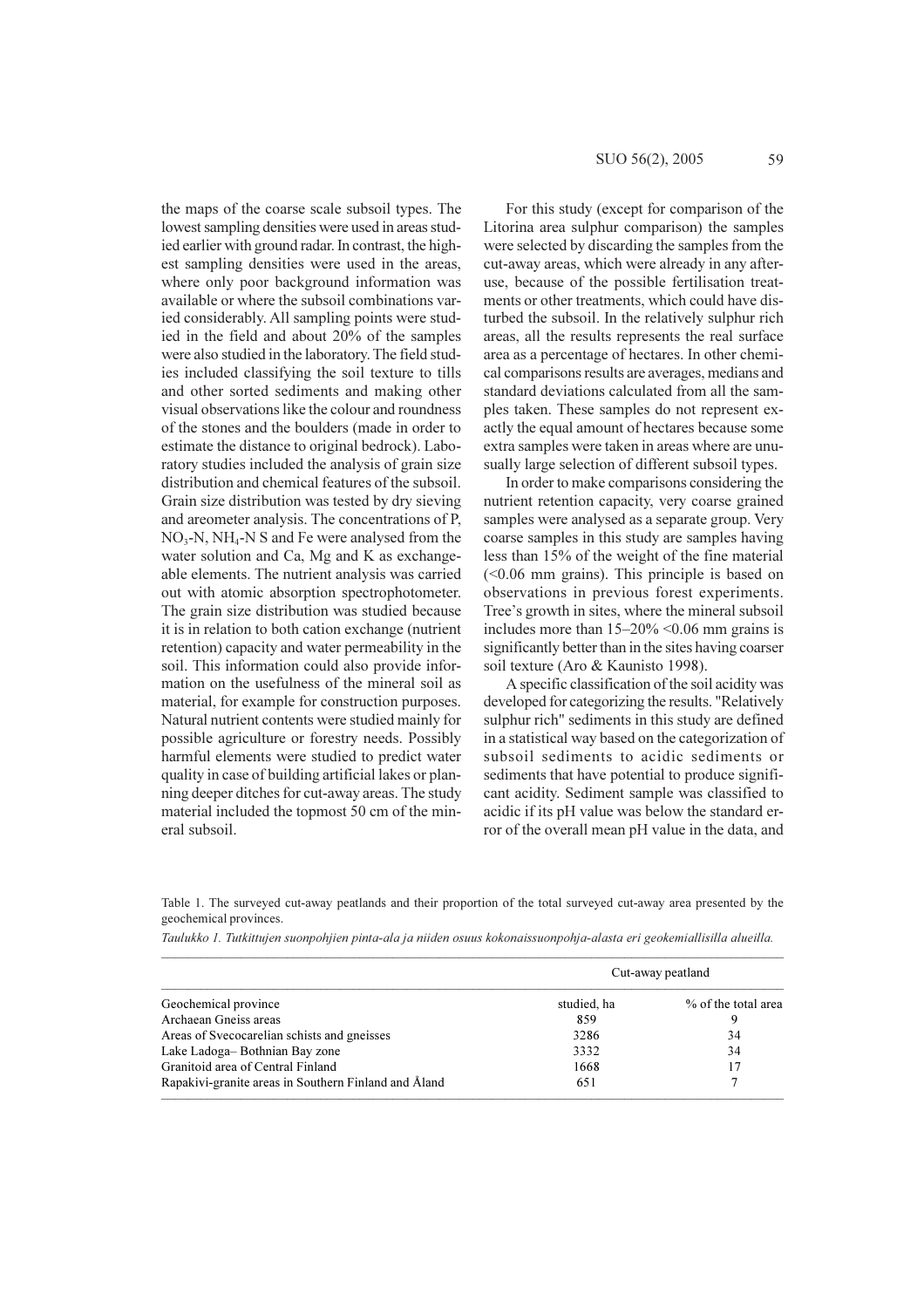simultaneously, if the concentration of the soluble sulphur in the sample was larger than the overall mean soluble sulphur concentration.

In an earlier study (Lötjönen 1998), a subsoil was classified clearly sulphur rich if the pH value was 4.5 or less, and if the concentration of the soluble sulphur in the sample was above the standard error of the overall mean in the data.

Furthermore, another method was developed for the study: the nutrient number (Lötjönen 1998, Lötjönen et al. 2002). This method can be used for analysing the suitability for forestry or agriculture. The *nutrient number* is calculated from the amounts of potassium, magnesium and calcium (soluble as ammonium acetate) (equation 1). K, Mg and Ca were chosen because of their common appearance in subsoil. Nitrogen and phosphorus contents were very small because of the low decomposition of the organic biomass. K, Mg and Ca were equalized by using coefficients 1, 3 and 8 respectively based on the relations in the study results. Without coefficients subsoil nutrient characteristics would have been controlled by Ca-concentrations.

nutrient number =  $[Ca (mg/kg) + 3 x Mg mg/$  $kg + 8 \times K$  mg/kg] / 100  $(1)$ 

In final results the very coarse samples are adjusted to province characteristics. This means the minimum proportion of the fine material defined separately for each geochemical province. This was done in order to calculate the minimum nutrient number for all the areas as an average for all sediments, whose proportion of the fine material is 13–17%. The minimum province level

is the minimum proportion of the fine material equivalent for minimum nutrient number inside a geochemical province.

Principal Component Analysis (PCA) was used to identify the underlying patterns in mineral subsoil features. Rotation Method Varimax was used with Kaiser Normalization. The analyses were done using the SPSS 12.0 Windows statistical tool package (SPSS 2003).

## **Results**

# Sulphur and acidity in the subsoil of cutaway areas

On average, 11% of subsoils in the cut-away areas were relatively sulphur rich and 48% of these sediments are very fine. Very fine sediment in this study means the sediment where grain size is below 0.06 mm and it is consisted by 90% or more of the dry mass. However, 29% of the relatively sulphur rich sediments were very coarse, which in this study means sediments having 15% or less of grain size  $\leq 0.06$  mm.

A large proportion of all the relatively sulphur rich subsoils was located in the Lake Ladoga - Bothnian Bay-zone. Some of these areas were also inside the Litorina zone. Other areas with sulphur rich subsoil are found inside the areas of Svecocarelian schists and gneisses. The bogs in this geochemical province were frequently located inside the estimated Litorina zone. A high percentage of relatively sulphur rich soils were found inside the Rapakivi-granite areas in Southern Finland and Åland. In this study, the study

Table 2. The sulphur (S) rich subsoils of the cut-away areas and their proportion of the total cut-away area by the geochemical provinces.

|           |  |  | Taulukko 2. Rikkipitoisten suonpohjien pohjamaan ala ja niiden osuus kokonaissuonpohja-alasta eri geokemiallisilla |  |  |
|-----------|--|--|--------------------------------------------------------------------------------------------------------------------|--|--|
| alueilla. |  |  |                                                                                                                    |  |  |

| Geochemical province                                 | Relatively sulphur rich cut-away area<br>$\frac{0}{0}$<br>ha |          |  |
|------------------------------------------------------|--------------------------------------------------------------|----------|--|
| Archaean gneiss areas                                |                                                              |          |  |
| Areas of Svecocarelian schists and gneisses          | 321                                                          | 10       |  |
| Lake Ladoga-Bothnian Bay zone                        | 650                                                          | 20       |  |
| Granitoid area of central Finland                    | $\Omega$                                                     | $\theta$ |  |
| Rapakivi-granite areas in Southern Finland and Aland | 176                                                          | 25       |  |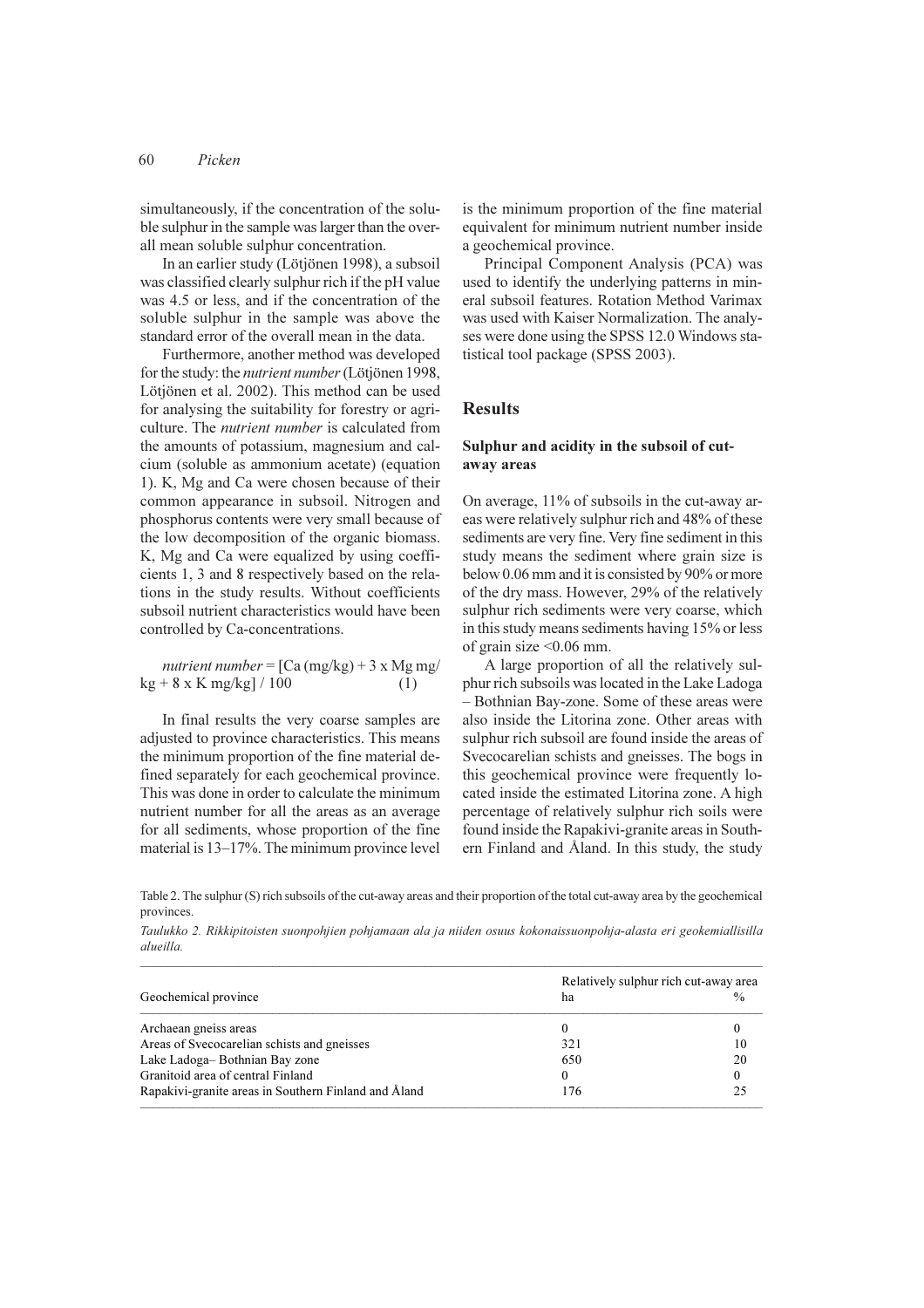area was statistically limited, because relatively sulphur rich subsoils were actually located inside only one peat production area.

Under the highest shoreline of Litorina Sea, 13% of subsoils were clearly rich in sulphur. Above the highest shoreline of Litorina Sea, clearly sulphur rich subsoils covered about 8% of the total area, and most of them above the highest shoreline were found inside the Lake Ladoga -Bothnian Bay zone (Lötjönen 1998). About 25% of the subsoils turned out to be relatively sulphur rich in Litorina zone. Under the highest shoreline of the Litorina Sea the average concentration of water soluble sulphur in subsoil sediments was 106 mg  $kg^{-1}$  and 15 mg  $kg^{-1}$  above the highest shoreline. In more uncertain "border areas" the average concentration was 28 mg  $kg^{-1}$  (Lötjönen et al. 2002). Accurate information on the location of the highest shoreline of Litorina Sea was unfortunately not available from every part of the studied areas. Therefore, some areas were classified into the border area, where the accurate location of the shoreline was not known.

The average pH of the subsoil sediments below the highest shoreline of Litorina Sea was 5.5 (standard deviation  $0.5$ ), whereas above the highest shoreline, the pH was 6.1 (standard deviation 1). This seems to be related to the previously known large content of sulphur compounds in Litorina clays that increase the soil acidity when they become oxidised (Lötjönen et al. 2002).

Considering the properties of subsoil, the most interesting geochemical province seemed to be the Lake Ladoga-Bothnian Bay zone. Subsoils rich in sulphur were commonly found in this area, where the average concentration of the watersoluble sulphur was 28 mg  $l^{-1}$ . This can be compared to the Granitoid area of Central Finland, where the average amount of water-soluble sulphur was  $5 \text{ mg } l^{-1}$ .

#### The content of the main nutrients in subsoils

The contents of calcium, magnesium and potassium were highest in Lake Ladoga - Bothnian Bay zone. These results are presented in Fig. 2. Many similar values were high in the areas of Svecocarelian schists and gneisses. High nutrient concentrations were also found in Rapakivigranite areas in Southern Finland and Åland, but sampling was carried out in relatively limited area, and therefore, in order to get more reliable estimates, larger sample size would be evidently required.

Particle size distribution was an important characteristic when considering nutrient conditions in the soil considering e.g. afforestation. Electrical conductivity (EC) cannot be used for estimating nutrient availability in subsoil sediments. No correlation between EC and the most important nutrients was found, which means that the effect of soil nutrient content on EC was hidden behind other factors.

In the Lake Ladoga-Bothnian Bay zone, very coarse sediments (less than 15% <0.06 mm grains) were rich in nutrients compared to the granite areas and the Archaean gneiss areas. The areas of Svecocarelian schists and gneisses had very coarse sediments, which had some capacity for holding nutrients. The differences between these geochemical areas were relatively most significant considering the coarse materials and they decrease slightly towards the higher proportions of fine material in the soil.

The nutrient number was used for example for finding local limit values for afforestation use. In this study 15% of fine the material in subsoil sediments  $(<0.06$  mm) was considered to be the average minimum level for afforestation and the whole study average *nutrient number* for this level (fine material content  $13-17\%$ ) was 2.5. In the areas of Svecocarelian schists and gneisses, 15% of fine material gave a *nutrient number* very close to 2.5. In Lake Ladoga-Bothnian Bay zone nutrient number 2.5 was reached with 12% fine material content. In the Granitoid area of central Finland Nutrient number 2.5 was reached at 22% of fine material. In Archaean gneiss areas possibly approximately 25% of fine material was needed for this nutrient number level.

General *nutrient numbers* in different geochemical provinces are presented in table 3. These nutrient numbers were divided to categories by grain sizes. In the areas of Svecocarelian schists and gneisses the *nutrient number* (median) for very coarse sediments was 2.5 and in Archaean gneiss areas only 0.5. In Lake Ladoga-Bothnian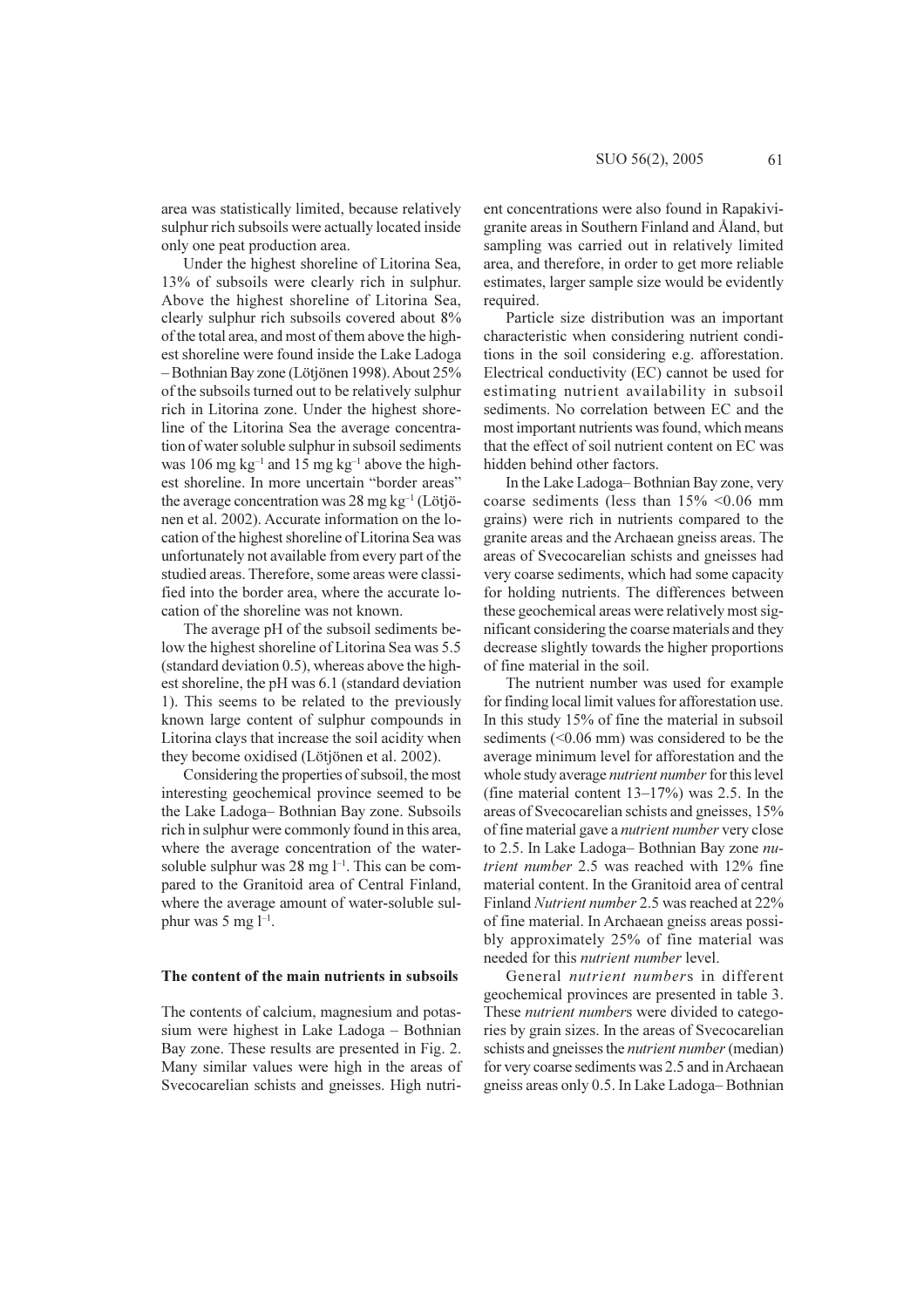

#### **Geochemical province**

Figure 2. Some average concentrations of nutrients in the subsoil of the cut-away areas presented by the geochemical provinces. The average fine material (<0.06 mm) percentages in the samples studied were in the Archaean gneiss areas, 35%, in the areas of Svecocarelian schists and gneisses, 43%, in the Lake Ladoga-Bothnian Bay zone, 52%, in the Granitoid area of Central Finland, 39%, and in the Rapakivi-granite areas in Southern Finland and Åland, 50%.

Kuva 2. Keskimääräisiä eri geogemiallisten alueiden pohjamaan ravinnepitoisuuksia tutkituilla suonpohjilla. Keskimääräinen mineraalimaan hienolajiteosuus (raekoko<0.06mm) oli arkeeisten gneissien alueella 35 %, svekokarjalaisten liuskeiden ja gneissien alueella 43 %, Laatokan-Perämeren vyöhykkeellä 52 %, Keski-Suomen granitoidialueella 39 % ja Etelä-Suomen ja Ahvenanmaan rapakivi-graniitti alueella 50 %.

Bay zone the *nutrient number* (median) was 5.1 for sediments where the proportion of fine material is 15–90%, whereas in the Archaean gneiss areas it was only 2.8. There was a large variation between individual cut-away areas. Total afteruse limitations calculated partly based on these factors are presented in table 4.

#### Ash and iron content in subsoils

The average coarseness of the sediments varied slightly between the provinces. Finer sediments with possibly higher cation exchange capacity can help to rank the provinces according to the richness of nutrients. The samples analysed in Lake Ladoga - Bothnian Bay zone were slightly finer compared to the others.

The ash content did not vary much between the provinces. The average ash content varied between 97% and 98.6% of the total weight. The lowest ash content and the highest standard deviation were found in the areas of Svecocarelian schists and gneisses.

There were large differences in the iron (water soluble) content between the provinces. The highest average iron concentration was found in the Lake Ladoga - Bothnian bay zone, 278 mg  $l^{-1}$ .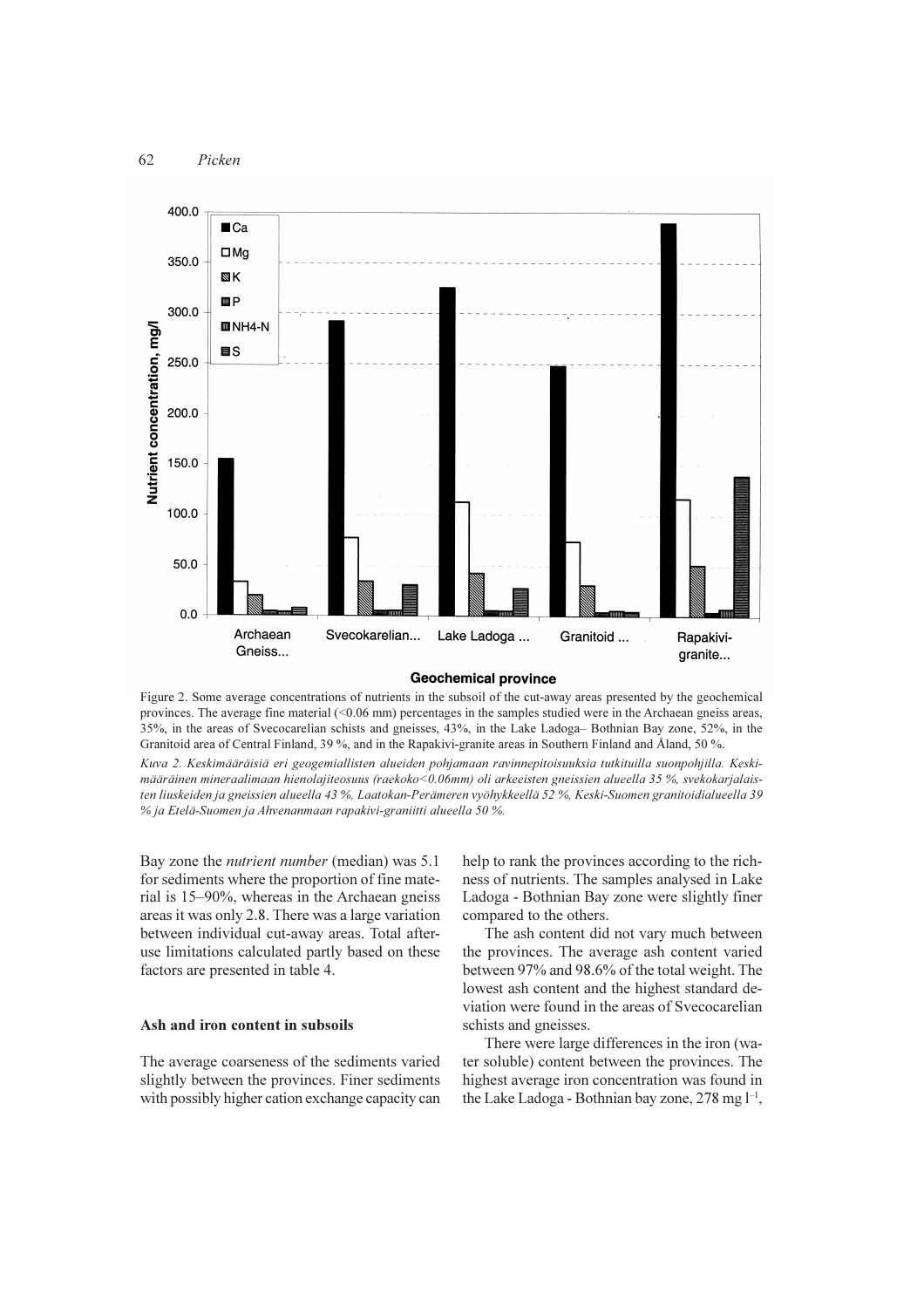whereas the lowest iron concentration, 1 mg  $l^{-1}$ , was found in the Granitoid area of Central Finland. The iron concentrations in the soil in the Rapakivi-granite area in Southern Finland and Åland were not analysed.

#### **Factors affecting the subsoil characteristics**

Factor analysis was carried out to identify the underlying factors that would explain the pattern of correlations within the mineral subsoil characteristics. Principal Component Analysis was used as the extraction method to form uncorrelated linear combinations of the observed variables. Five new components were found after this factor reduction. The rotated component matrix is presented in table 5 to inform how the original factors are represented in new components as loadings.

The first component had the maximum variance and can be called the nutrient component. Calsium, magnesium and moisture are strongly loaded in this component, which is bound to the fine material percentage. Potassium is loaded slightly only. The *nutrient number* (which actually was performed from these nutrients) naturally follows the same orientation. Other components explain smaller proportions of the variance and are all uncorrelated with each other.

The second component can be interpreted to be the sulphur compound component, because sulphur was the best explanatory factor within this component. Furthermore, both pH and EC are included in this component. The role of phosphorus has not been studied.

The third component was the iron component. the fourth one was the the bulk density component, and the fifth one was called as the nitrate component.

EC is commonly used method to measure substrate and soil nutrients. However, this analysis supported the principle of not using EC to describe nutrient levels in mineral subsoil of the cut-away areas for estimating their nutrient content and whether it is sufficient for plant production. In material studied EC had the highest correlation coefficient (0.95) with sulphur concentration and clear negative correlation  $(-0.83)$  with pH. The coefficient of the correlation between  $pH$  and sulphur was  $-0.77$ , and simultaneously, that of the correlation between pH and calcium was only 0.07. Ash content and NH<sub>4</sub>-nitrogen was in clear negative correlation (correlation coeffi $cient -0.72$ ). Apparently, the ammonium form of nitrogen in the subsoil is extracted from the peat above it. Nitrate form of nitrogen had no significant correlation with any other elements. This is probably due to its very low presence in the soil. In the study material, the nitrate concentration was only seldom over the observation limit and thus difficult to study.

Analysing the geochemical provinces with new variables (principal components) revealed

Table 3. The nutrient number of subsoils within different geochemical provinces (The description of the nutrient number have been presented in the body text).

|                                                                         | $\frac{0}{0}$ | Average nutrient number<br>Grain size $\leq 0.06$ mm |             |                    |      | median |                    |      |  |
|-------------------------------------------------------------------------|---------------|------------------------------------------------------|-------------|--------------------|------|--------|--------------------|------|--|
| Geochemical province                                                    |               | all                                                  | $\leq 15\%$ | $15 - 90\% > 90\%$ |      | <15%   | $15 - 90\% > 90\%$ |      |  |
| Archaean gneiss areas<br>Areas of <i>Syecocarelian</i> schists          | 35            | 3.1                                                  | 0.5         | 3.9                | 2.1  | 0.5    | 2.8                | 2.1  |  |
| and gneisses                                                            | 43            | 7.7                                                  | 2.7         | 5.1                | 14.1 | 2.5    | 3.7                | 12.4 |  |
| Lake Ladoga-Bothnian Bay zone                                           | 52            | 7.5                                                  | 3.2         | 6.5                | 12.4 | 2.0    | 5.1                | 12.6 |  |
| Granitoid area of central Finland<br>Rapakivi-granite areas in Southern | 39            | 6.6                                                  | 1.3         | 3.7                | 14.6 | 1.3    | 2.3                | 11.9 |  |
| Finland and Åland                                                       | 50            | 10.1                                                 | $0.7*$      | $7.7*$             | 14.0 | $0.7*$ | $7.7*$             | 16.2 |  |

Taulukko 3. Pohjamaan ravinneluku eri geokemiallisilla alueilla (Ravinneluvun johtaminen selostettu tekstissä)

\*Note that in the Rapakivi-granite areas the estimates of the two coarsest categories are based on the samples obtained only from only one case of cut-away peatland.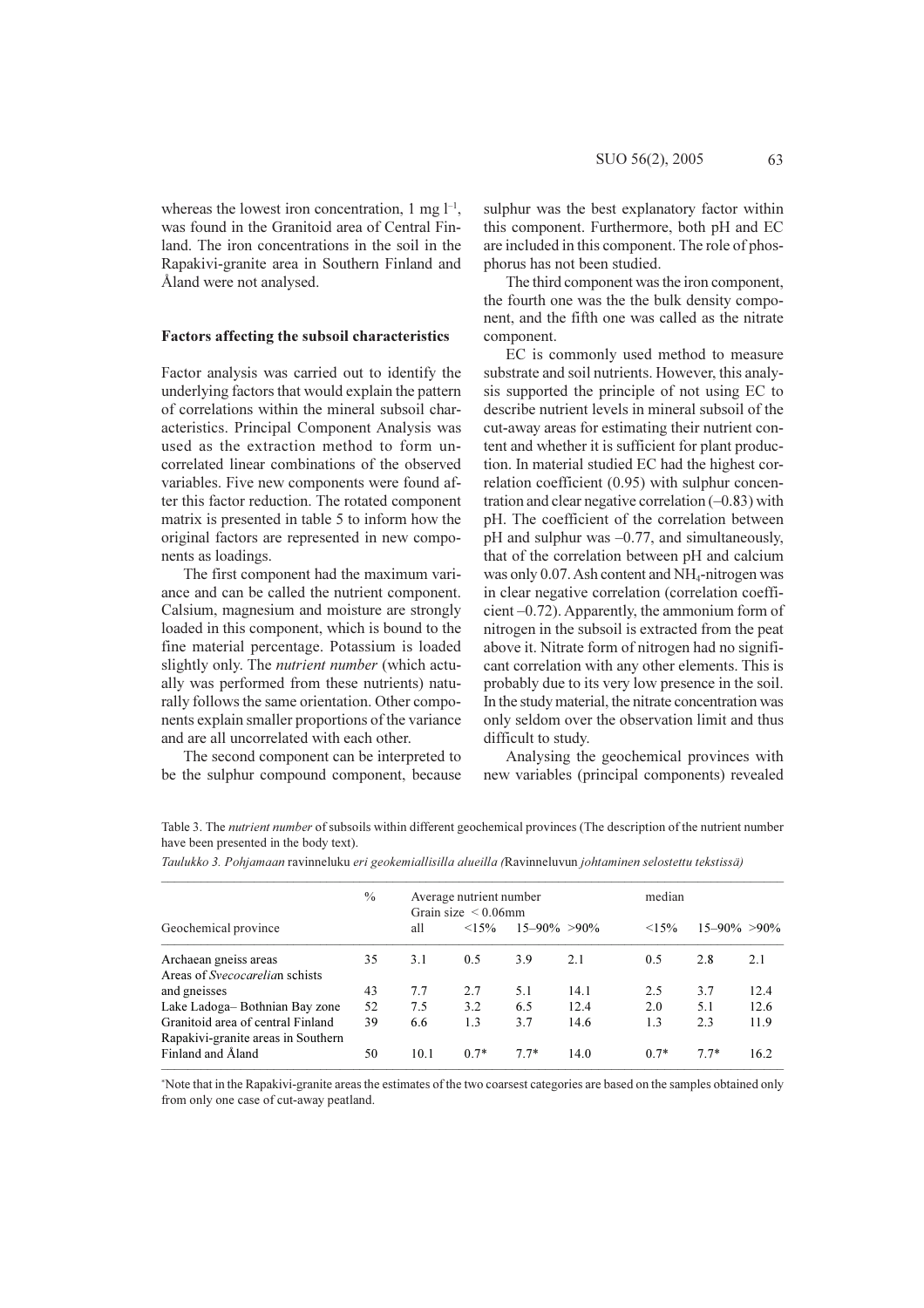#### 64 Picken

differences between the provinces. Nutrient feature gave a clear low mean  $(-0.60)$  in the Granitoid area of central Finland, Lake Ladoga -Bothnian Bay zone and the areas of Svecocarelian schists and gneisses gave slightly positive results, 0.07 and 0.09. The sulphur compound component was strongest in the areas of Svecocarelian schists and gneisses  $(0.16)$ . This is probably partly due to location of these areas inside the Litorina zone. In the Granitoid area the sulphur compound feature was weakest  $(-0.42)$ . However, inside the Litorina zone, the sulphur compound component was significant  $(0.53)$ , whereas outside this zone, it was not  $(-0.35)$ . Iron component (third component) seemed to be the strongest in the Lake Ladoga - Bothnian Bay zone (0.32) and the weakest in the Archaean gneiss areas  $(0.60)$  and  $(0.59)$ in the Granitoid area. The Rapakivi-granite areas in Southern Finland and Åland were ignored because of too small number of samples.

# **Discussion**

The leaching of nutrients and harmful compounds from cut-away areas is particularly relevant question when building artificial lakes or ponds on the cut-away areas. Two good cases of these activities are e.g. Hirvineva, where have been built big and small ponds, and Rastunsuo, where have been built an artificial lake. In Rastunsuo, which is a "chemically safe area" no problems have occurred (Selin 1999). However, in Hirvineva, which was monitored for some years, the pH in the small ponds was observed to decrease after building, like in 1993: 4.99, in 1994: 4.52 and in 1995: 4.17 (Siira et al. 1996). However, later, the accumulation of organic material in the bottom of the pond started to repair the situation. In Hirvineva's bigger pond the bottom peat layer was successfully used as an insulating material (Selin 1999). This acidity feature in subsoils should be considered if ditches, which would extent to the subsoil, have to be dug either in the connection of after-use of the cut-away areas or in the final phases of peat production. This should be taken to account particularly when choosing places for the constructions of the water clarification sys $t$  $\rho$ me

Cut-away peatland areas having chemically sensitive subsoils can be recommended to use for mire restoration, because disturbing the subsoil is in many cases not necessary. Studies concerning the rewetted cut-away sites dominated cotton-grass have shown that the water table level, which raise above the soil surface helps rapid

Table 4. The proportions of subsoils of the total cut-away areas by geochemical provinces, where it is needed to set restrictions for their after-uses. The estimated proportions in the Rapakivi-granite areas in Southern Finland and Åland are based on too small sampling and thus the estimated area having restrictions for after-uses have been not presented.

Taulukko 4. Sellaisten suonpohjien osuus kokonaissuonpohja-alasta, joilla pohjamaan ominaisuuksien johdosta on tarpeen asettaa jälkikäyttörajoituksia. Käyttörajoitusalueet on esitetty geokemiallisin aluein ja maan lajitekoostumuksen mukaan. Rapakivi-alueelle ei ole esitetty arvioita jälkikäyttörajoitetusta suonpohja-alasta tutkimuksen liian pienen otoksen johdosta.

| Geochemical province                                                    | verv fine | very coarse | very coarse <sup>a</sup> S-rich |    | $S$ -rich $\frac{b}{c}$ | total <sup>c</sup> |
|-------------------------------------------------------------------------|-----------|-------------|---------------------------------|----|-------------------------|--------------------|
| Archaean gneiss areas                                                   | 12        | 20          | 20                              | 0  |                         | 32                 |
| Areas of Svecocarelian schists<br>and gneisses                          | 24        | 22          | 22                              | 10 | 4                       | 50                 |
| Lake Ladoga-Bothnian Bay zone                                           | 20        | 17          | 9                               | 20 |                         | 30                 |
| Granitoid area of central Finland<br>Rapakivi-granite areas in Southern | 35        | 8           | 8                               | 0  |                         | 42                 |
| Finland and Åland                                                       | 61        | 12          | 25                              | 25 | too small sampling      |                    |

 $a)$  adjusted to province characteristics

 $<sup>b)</sup>$  not included in very fine or very coarse material</sup>

 $\sigma$  areas where restrictions for after-uses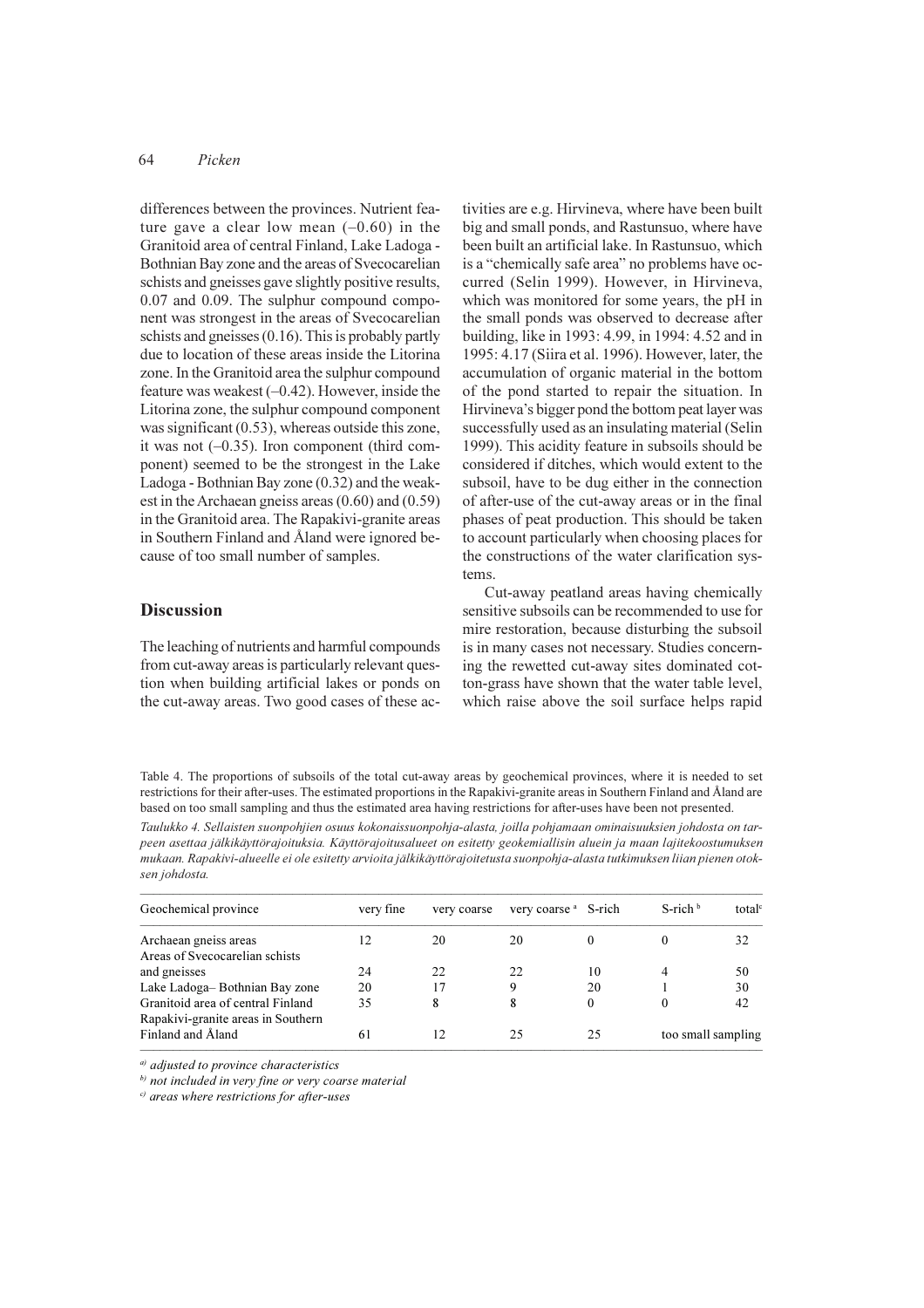succession of mire vegetation towards closed mire plant community (Tuittila et al. 2000). In restored mire sites in Sweden and in Estonia, the vegetation in lawns was characterized for example Sphagnum cuspidatum and Sphagnum magellanicum and on hummocks Sphagnum *fuscum* occurred (Lode et al. 2002). The observations in these studies support the possibility to restore mires without largely disturbing the subsoils. Area having too fine or too coarse subsoil can be used e.g. for artificial lake construction-mire restoration combinations. The areas having "most difficult" mineral subsoil as primary areas for rewetting also meets the socio-economical demands related to after-use: an economical use is not actually competing for the same land area with restoration.

The nutrient content and acidity of the subsoil in the cut-away areas are not any single factor affecting their suitability for wood production or field crops. In open peat field the temperature conditions can be more extreme compared to the heath areas (Saarinen 1997). The depth of the peat layer above subsoil is particularly important factor particularly for forest growth. A 15 cm peat layer is enough for nitrogen source for trees. On the other hand, a very thick peat layer makes subsoil nutrients less available for young trees, which have not extent root systems (Aro et al. 1997). Furthermore, the drainage of the site has to be adequate for wood production.

Different chemical compositions in different geochemical provinces are likely to be related to the chemical composition of the minerals themselves or the shape of the grains (related to mineralogy), which may affect the cation exchange capacity. The mass of flat grains offers more surface area than the same mass of round grains.

The features of subsoil sediments also vary in different parts of the cut-away areas, especially in the grain size (Lötjönen et al. 2002). A one way of after-use is to regenerate the original environment. According to Korhonen (1998), the areas where the terrestrialization of the lake has initiated the mire formation, the site turns quite easily back into lake. The margin areas, which have originally been forested sites, can be afforested again. These landscape characteristics can be reconstructed by the aid of geological and geometrical modelling (Korhonen 1998).

Table 5. The Rotated component matrix of the subsoil characteristics obtained from the Principal Component Analysis (PCA). Rotation Method: Varimax with Kaiser Normalization.

Taulukko 5. Pääkomponenttianalyysillä (PCA) tutkittujen pohjamaan ominaisuuksien rotatoitu pääkomponenttimatriisi. Rotaatiomenetelmä: Kaiser-normalisoitu Varimax-rotaatio.

|                 | Component    |                |          |                |          |  |  |
|-----------------|--------------|----------------|----------|----------------|----------|--|--|
|                 | $\mathbf{1}$ | $\overline{2}$ | 3        | $\overline{4}$ | 5        |  |  |
| $\%$ , <0006mm  | 0.728        | $-0.074$       | 0.244    | 0.287          | 0.041    |  |  |
| Bulk density    | $-0.071$     | $-0.017$       | 0.028    | 0.926          | $-0.028$ |  |  |
| Ash content     | $-0.962$     | $-0.050$       | 0.008    | 0.077          | 0.026    |  |  |
| Moisture        | 0.854        | 0.202          | 0.041    | $-0.072$       | $-0.136$ |  |  |
| pH              | $-0.053$     | $-0.906$       | $-0.023$ | $-0.202$       | $-0.120$ |  |  |
| EC, mS/m        | 0.116        | 0.957          | $-0.051$ | $-0.052$       | $-0.023$ |  |  |
| Ca, mg/kg       | 0.884        | 0.022          | 0.327    | $-0.070$       | 0.112    |  |  |
| $Mg$ , mg/kg    | 0.793        | 0.046          | 0.508    | 0.019          | 0.170    |  |  |
| $K$ , mg/kg     | 0.573        | 0.021          | 0.643    | 0.029          | 0.088    |  |  |
| P, $mg/kg$      | $-0.258$     | 0.582          | 0.076    | $-0.371$       | $-0.110$ |  |  |
| $NO_3N$ , mg/kg | $-0.003$     | $-0.002$       | 0.005    | $-0.012$       | 0.983    |  |  |
| $NH4N$ , mg/kg  | 0.749        | 0.281          | $-0.331$ | $-0.006$       | $-0.185$ |  |  |
| S, mg/kg        | 0.323        | 0.897          | $-0.109$ | $-0.084$       | $-0.053$ |  |  |
| Fe, $mg/kg$     | 0.096        | $-0.067$       | 0.851    | 0.015          | $-0.062$ |  |  |
| nutrient number | 0.802        | 0.032          | 0.551    | $-0.004$       | 0.133    |  |  |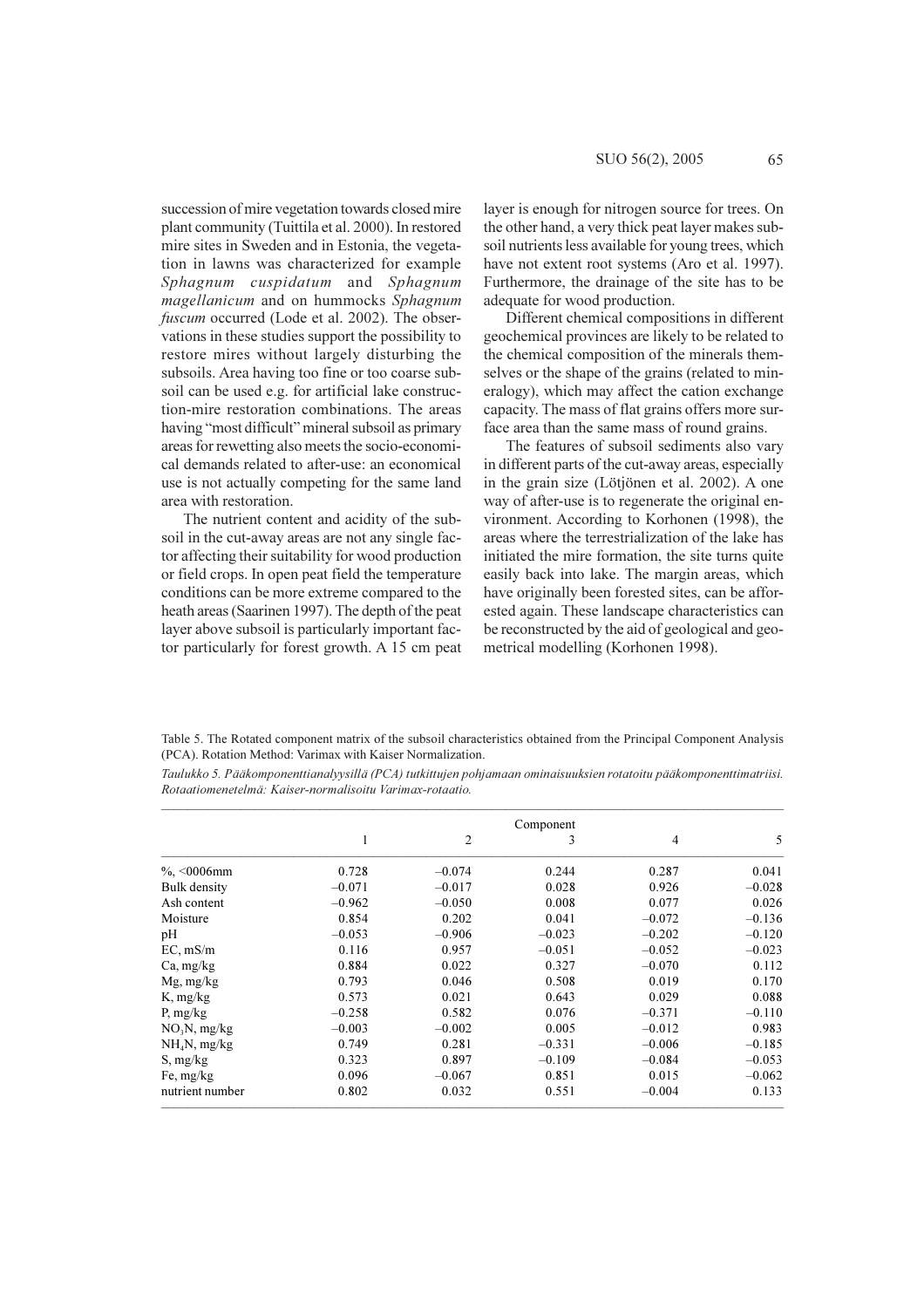66 Picken

## **Conclusions**

Using 15% of fine material  $(\leq 0.06$  mm) as an average minimum level for successful afforestation for the whole country, only 12–25% of cutaway sites in different geochemical areas can be considered to be suitable for wood production. Challenging areas for afforestation are, for example, the Archaean gneiss areas. The nutrient capacities, in both the Lake Ladoga - Bothnian Bay zone and in the areas of Svecocarelian schists and gneisses would be better than the Archaean gneiss areas, but the amounts of sensitive soils can be limited in the land use in these areas.

Chemically sensitive subsoil sediments are clearly common under the highest shoreline of the Litorina Sea. Relatively sulphur rich mineral subsoils are also common in the Lake Ladoga -Bothnian Bay zone where one fifth of the cutaway areas had the sensitive subsoil. This means that, in this zone at least in  $20-25%$  of peat production areas, the mire restoration is recommended after-use. Any after-use requires careful consideration of the subsoil sediment. Sensitive subsoils do not completely dictate land-use forms, but careful activity without disturbing the subsoil is required.

Sensitive subsoils were not found in this study in the Granitoid area as well as in the Archaean gneiss areas. In this study, there were no cut-away areas in Archaean gneiss areas that would have been below the highest shoreline of the Litorina Sea. In the Rapakivi-granite areas in Southern Finland and Åland, a high percentage of the sensitive subsoils were found, but this need careful consideration, because all the sensitive subsoil sediments were in the same peat production complex.

General characteristics of the chemistry of the cut-away area can be defined on the basis of the statistical methods. The *nutrient number* can be use as a method for describing nutrient status of the mineral subsoil. In many cases, EC and pH most likely reflect the sulphur content. The availability of nitrogen  $(NH_4-N)$  relates to the organic material content (derived from the ash content). The most important factors characterizing the subsoil are the content of the main nutrients, the amount of iron, nitrate and sulphur compounds in the soil, and the soil bulk density.

The *nutrient number* could be developed further as a method for estimating the suitability of the cut-away areas for the different after-uses e.g. afforestation.. Using nutrient number eliminates the effects of the differences of the nutrient status in different geochemical areas having the same grain size sediments. If grain sizes are used alone, to the characteristics of geochemical provinces should be paid attention. Sulphur analysis should be always carried out on the site. Careful sulphur study (e.g. large sampling density) is needed, particularly in the Litorina zone and in the Lake Ladoga - Bothnian Bay zone.

# Acknowledgements

Dr. Pirkko Selin and Veijo Klemetti (Vapo Oy) are acknowledged for support and comments on this work. Markku Herranen and other members of Vapo Oy laboratory staff are appreciated for the analysis services and their supportive information. Vapo Oy's summer assistants (1998, 1999) and 2002) are acknowledged for their help in the field and in the documentation. Dr. Veli-Pekka Salonen (Helsinki University) is acknowledged for his advice and comments in all later study phases. Valuable comments gave also many other people during the preparing phase of the manuscript. Millie Hamblin kindly helped in revising the language.

#### **References**

- Aro, L., Kaunisto, S. & Saarinen, M.1997. Suopohiien metsitys. Hankeraportti 1986-1995. Metsäntutkimuslaitoksen tiedonantoja 634. 51 pp.
- Aro, L & Kaunisto, S. 1998: Forestry use of peat cutaway areas in Finland. In: Sopo, R. (ed.) The Spirit of Peatlands, 30 years of the International Peat Society. International Peat Society, Jyväskylä, Finland. pp. 185-186.
- Eronen, M. & Haila, H. 1990. The main ancient shorelines. map in appendix 124 Surficial deposits. Edit. Alalammi, P. Atlas of Finland. Nat. Board of Survey and Geographical Society of Finland.
- Koljonen, T. (edit.) 1992. The Geochemical Atlas of Finland, Part 2: Till. Geological Survey of Finland, Espoo. 218 pp
- Korhonen, R. 1998: Geological applications in planning the after-use of cutaway peatlands – Finnish applications. In: Sopo, R. (ed.) The Spirit of Peatlands, 30 years of the International Peat Society. International Peat